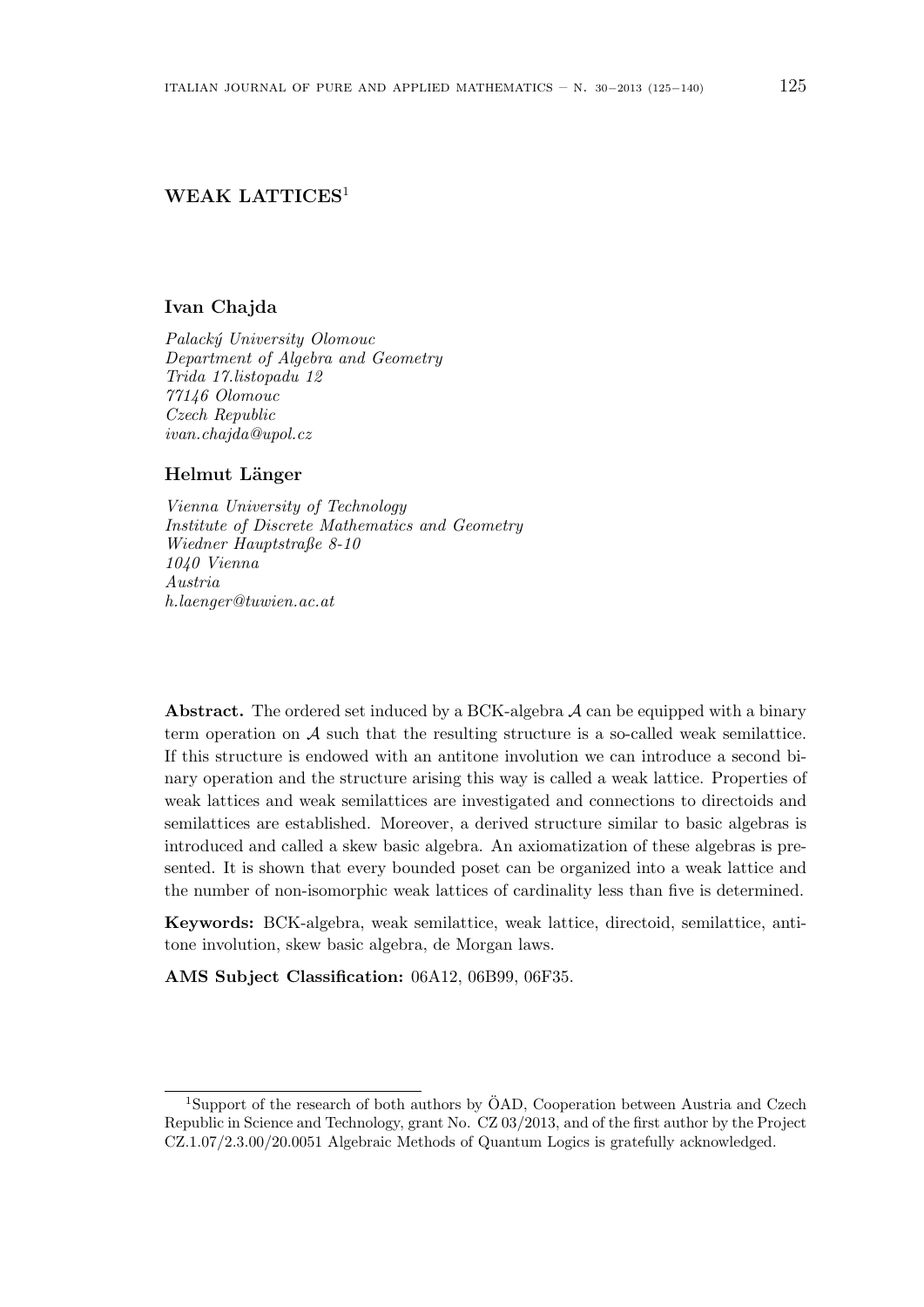### **1. Introduction**

Let  $(L, \leq)$  be a poset. For  $x, y \in L$  let  $U(x, y)$  respectively  $L(x, y)$  denote the set of all upper respectively lower bounds of  $\{x, y\}$ . The poset  $(L, \leq)$  is called *up-directed* respectively *down-directed* if  $U(x, y) \neq \emptyset$  respectively  $L(x, y) \neq \emptyset$  for all  $x, y \in L$ . A lattice may be regarded as an up- and down-directed poset where for each  $x, y \in L$  the set  $U(x, y)$  has a smallest and the set  $L(x, y)$  a greatest element.

Several generalizations of lattices can be found in literature, see e. g. [5] and [6]. Let  $(L, \leq)$  be a poset being both up-directed and down-directed. For each *x, y* ∈ *L* we can pick up an arbitrary element  $x \sqcup y$  of  $U(x, y)$  and  $x \sqcap y$  of  $L(x, y)$ with the only constraint that  $x \sqcup y = y$  and  $x \sqcap y = x$  whenever  $x \leq y$ . The resulting algebra is the so-called  $\lambda$ -lattice introduced by V. Snášel in [6].  $\lambda$ -lattices can be axiomatized as follows:

**Definition 1.1** (cf. [6]) A *λ*-*lattice* is an algebra  $(L, \sqcup, \sqcap)$  of type  $(2, 2)$  satisfying the following axioms:

 $(L1)$   $x \sqcup x = x$  $(L1')$  *x*  $⊓$  *x* = *x*  $(L2)$   $x \sqcup y = y \sqcup x$  $(L2')$  *x*  $\Box y = y \Box x$  $(L3)$   $x \sqcup ((x \sqcup y) \sqcup z) = (x \sqcup y) \sqcup z$   $(L3')$   $x \sqcap ((x \sqcap y) \sqcap z) = (x \sqcap y) \sqcap z$  $(L4)$  *x* □  $(x \square y) = x$  $(L4')$  *x*  $□$   $(x ∪ y) = x$ 

*λ*-lattices are applied e. g. in the theory of so-called non-associative MValgebras (cf. e. g. [3]) where it is shown that every non-associative MV-algebra is a *λ*-lattice with respect to the induced order.

Another interesting structure on an up-directed poset (or, alternatively, on a down-directed poset) was introduced by J. Ježek and R. Quackenbush (cf. [5]), namely a so-called *directoid* (more precisely, a *join-directoid*) which is defined as follows:

**Definition 1.2** (cf. [5]) A *directoid* (more precisely, a *join-directoid*) is a groupoid  $(L, \sqcup)$  satisfying the following axioms:

- $(D1)$   $x \sqcup x = x$
- $(D2)$   $(x \sqcup y) \sqcup x = x \sqcup y$
- (D3)  $y \sqcup (x \sqcup y) = x \sqcup y$
- (D4) *x ⊔* ((*x ⊔ y*) *⊔ z*) = (*x ⊔ y*) *⊔ z*

Dually, one can define so-called *meet-directoids*. Directoids can be characterized by the existence of a certain partial order relation.

**Lemma 1.1** *A groupoid*  $(L, \sqcup)$  *is a* (*join-*)*directoid if and only if there exists a partial ordering*  $\leq$  *on L satisfying* 

- $(JD1)$   $x, y \leq x \sqcup y$
- (JD2) If  $x \leq y$  then  $x \sqcup y = y \sqcup x = y$ .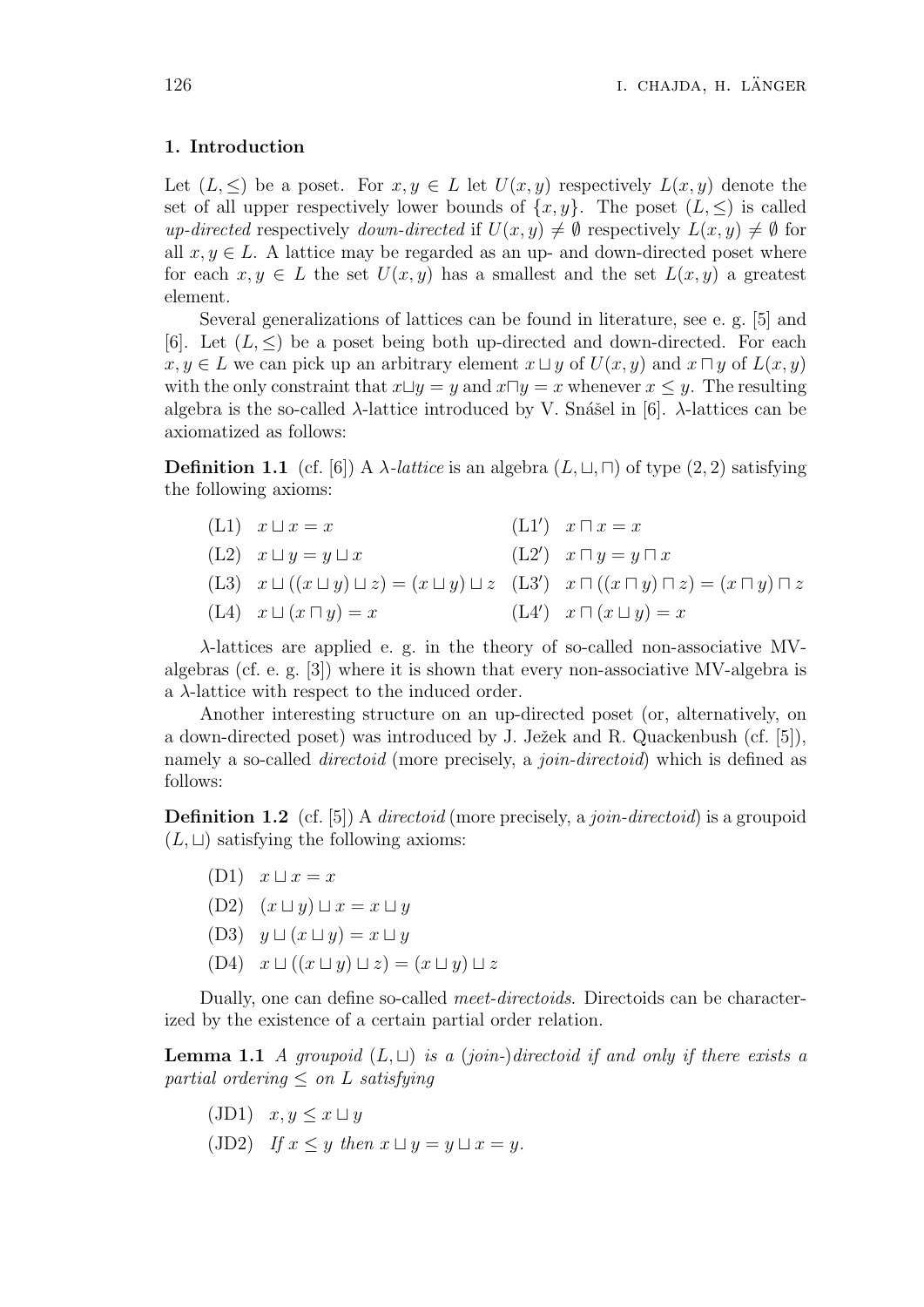**Proof.** First assume  $(L, \sqcup)$  to be a join-directoid. Define  $x \leq y$  by  $x \sqcup y = y$ . (D1) implies reflexivity of  $\leq$ . If  $x \leq y \leq x$  then  $x \sqcup y = y$  and  $y \sqcup x = x$ and hence  $x = y \sqcup x = (y \sqcup x) \sqcup y = x \sqcup y = y$  according to (D2). If, finally,  $x \leq y \leq z$  then  $x \sqcup y = y$  and  $y \sqcup z = z$  and hence  $x \sqcup z = x \sqcup (y \sqcup z) = z$ *x*  $\sqcup$  ((*x*  $\sqcup$  *y*)  $\sqcup$  *z*) = (*x*  $\sqcup$  *y*)  $\sqcup$  *z* = *z* according to (D4) showing *x* < *z*. Since *x*  $\sqcup$  (*x*  $\sqcup$  *y*) = *x*  $\sqcup$  ((*x*  $\sqcup$  *x*)  $\sqcup$  *y*) = (*x*  $\sqcup$  *x*)  $\sqcup$  *y* = *x*  $\sqcup$  *y* according to (D1) and (D4) we have  $x \leq x \sqcup y$ . Moreover,  $y \sqcup (x \sqcup y) = x \sqcup y$  according to (D3) and hence *y*  $\leq$  *x*  $\sqcup$  *y*. Finally, *x*  $\leq$  *y* implies *x*  $\sqcup$  *y* = *y* according to the definition of  $\leq$  and *y*  $\sqcup x = (x \sqcup y) \sqcup x = x \sqcup y = y$  according to (D2) and the definition of  $\leq$ . The rest of the proof is clear.  $\blacksquare$ 

**Remark 1.1** Obviously, the partial order relation  $\leq$  on a (join-)directoid mentioned in Lemma 1.1 is uniquely determined by  $(L, \sqcup)$  via  $x \leq y$  if  $x \sqcup y = y$ .  $(L, \leq)$  is called the *poset corresponding to*  $(L, \sqcup)$ .

It is immediately clear that in a directoid,  $x \sqcup y$  is an arbitrarily chosen element of  $U(x, y)$  having the property that  $x \sqcup y = y \sqcup x = y$  whenever  $x \leq y$ . But, contrary to the case of  $\lambda$ -lattices,  $x \sqcup y$  need not coincide with  $y \sqcup x$  in general. In other words, for any  $x, y \in L$  there are picked up some elements  $x \sqcup y$  and  $y \sqcup x$ of  $U(x, y)$  such that  $x \sqcup y = y \sqcup x = y$  in case  $x \leq y$ .

## **2. Weak semilattices**

It turns out that also the concept of a directoid is not general enough for some investigations of algebras of non-classical logic (cf. [2]). Let us recall the necessary concepts. In logics, BCK-algebras play an important role. They reflect certain properties of the implication operation and are defined as follows:

**Definition 2.1** (cf. [4]) A BCK-algebra is an algebra  $\mathcal{A} = (A, \rightarrow, 1)$  of type  $(2, 0)$ satisfying the following axioms:

$$
(x \to y) \to ((y \to z) \to (x \to z)) = 1
$$
  
\n
$$
x \to ((x \to y) \to y) = 1
$$
  
\n
$$
x \to x = 1
$$
  
\n
$$
x \to y = 1 \text{ and } y \to x = 1 \text{ together imply } x = y.
$$

In [2] the following was proved:

**Proposition 2.1** (*cf.* [2]) *If*  $(A, \rightarrow, 1)$  *is a* BCK*-algebra and*  $x \sqcup y := (x \rightarrow y) \rightarrow y$ *then*

(W1) 
$$
x \sqcup x = x
$$
.  
\n(W2)  $x \sqcup y = y$  and  $y \sqcup x = x$  together imply  $x = y$ .  
\n(W3)  $x \sqcup (x \sqcup y) = y \sqcup (x \sqcup y) = (x \sqcup y) \sqcup y = x \sqcup y$ .

 $(W4)$   $(x \sqcup z) \sqcup ((x \sqcup y) \sqcup z) = (x \sqcup y) \sqcup z$ .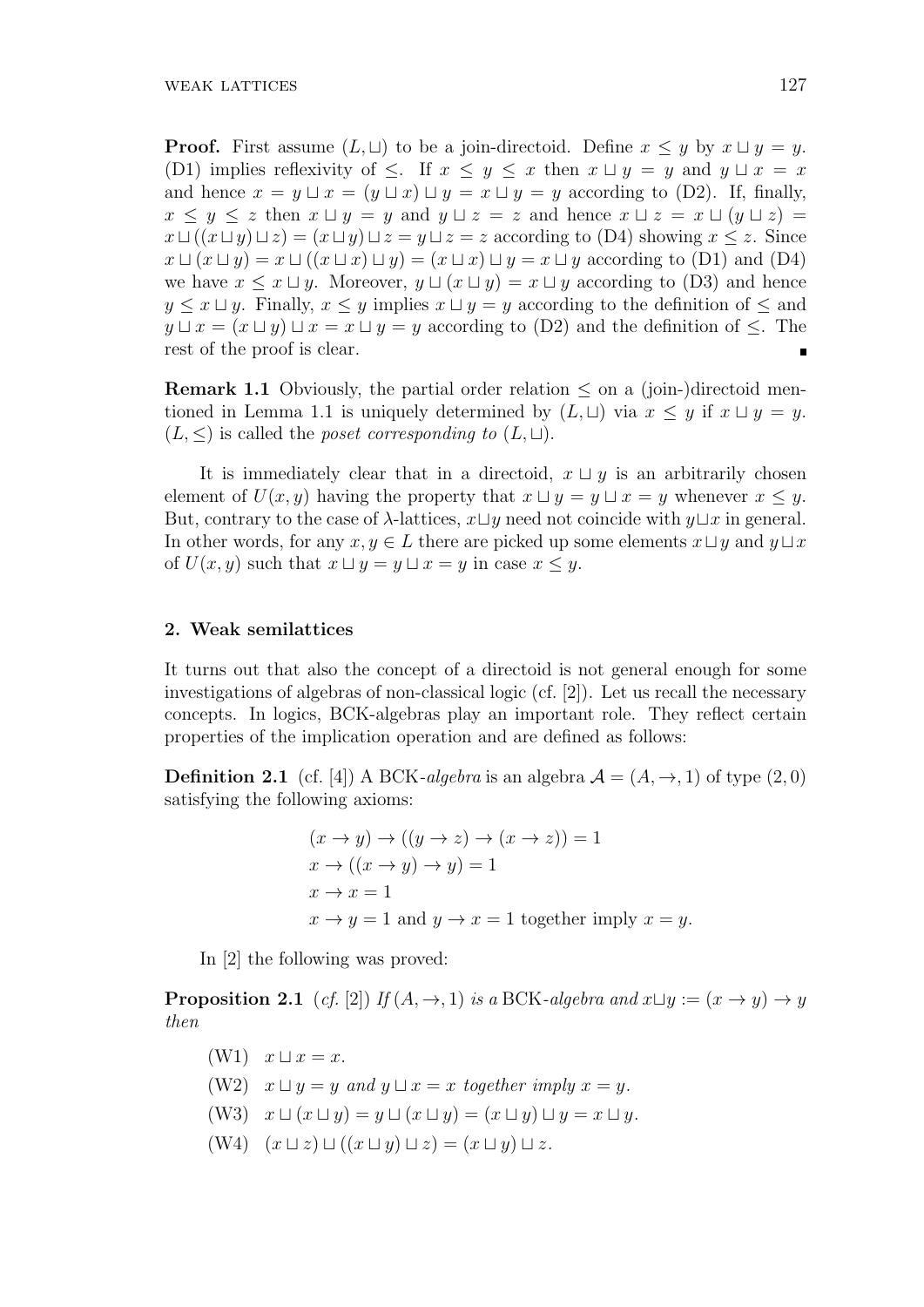This motivates the following

**Definition 2.2** A *weak join-semilattice* is a groupoid  $(L, \sqcup)$  satisfying (W1)-(W4).

Now we characterize weak join-semilattices by the existence of a certain partial order relation.

**Theorem 2.1** *A groupoid*  $(L, \sqcup)$  *is a weak join-semilattice if and only if*  $(P1)$ *holds:*

 $(P1)$   $(x \sqcup y) \sqcup y = x \sqcup y$ 

*and if there exists a partial ordering*  $\langle$  *on L satisfying* (P2)–(P4):

- (P2)  $x, y \leq x \sqcup y$
- (P3)  $x \leq y$  *implies*  $x \sqcup y = y$ *.*
- $(P4)$   $x \leq y$  *implies*  $x \sqcup z \leq y \sqcup z$ *.*

**Proof.** Let  $a, b, c \in L$ .

First, assume  $(L, \sqcup)$  to be a weak join-semilattice.

(P1): follows from (W3).

Now, define  $x \leq y$  by  $x \sqcup y = y$ . Then  $\leq$  is reflexive and because of (W2) it is antisymmetric. If  $a \leq b \leq c$  then  $a \sqcup b = b$  and  $b \sqcup c = c$  and hence

$$
a \sqcup c = (a \sqcup c) \sqcup c = (a \sqcup c) \sqcup (b \sqcup c) = (a \sqcup c) \sqcup ((a \sqcup b) \sqcup c)
$$
  
= 
$$
(a \sqcup b) \sqcup c = b \sqcup c = c
$$

according to (W3) and (W4), i. e.  $a \leq c$  showing transitivity of  $\leq$ . Hence  $(L, \leq)$ is a poset.

(P2): follows from (W3).

(P3): follows from the definition of *≤*.

(P4): If  $a \leq b$  then  $a \sqcup b = b$  and hence

$$
(a \sqcup c) \sqcup (b \sqcup c) = (a \sqcup c) \sqcup ((a \sqcup b) \sqcup c) = (a \sqcup b) \sqcup c = b \sqcup c
$$

according to (W4), i. e.  $a \sqcup c \leq b \sqcup c$ .

Conversely, assume  $(L, \sqcup)$  to satisfy (P1) and assume there exists a partial ordering  $\leq$  on *L* satisfying (P2)-(P4).

(W1): follows from reflexivity of *≤* and (P3).

(W2): If  $a \sqcup b = b$  and  $b \sqcup a = a$  then, according to (P2),  $a \le a \sqcup b = b$  and  $b \leq b \sqcup a = a$  and hence by antisymmetry of  $\leq$ ,  $a = b$ .

(W3): Because of (P2),  $a \leq a \sqcup b$  which according to (P3) implies  $a \sqcup (a \sqcup b) =$ *a⊔b* showing the first part of (W3). Analogously, the second part of (W3) follows. The last part of (W3) follows from (P1).

(W4):  $a \leq a \sqcup b$  according to (P2) whence by (P4)  $a \sqcup c \leq (a \sqcup b) \sqcup c$  showing  $(a \sqcup c) \sqcup ((a \sqcup b) \sqcup c) = (a \sqcup b) \sqcup c$  according to (P3). п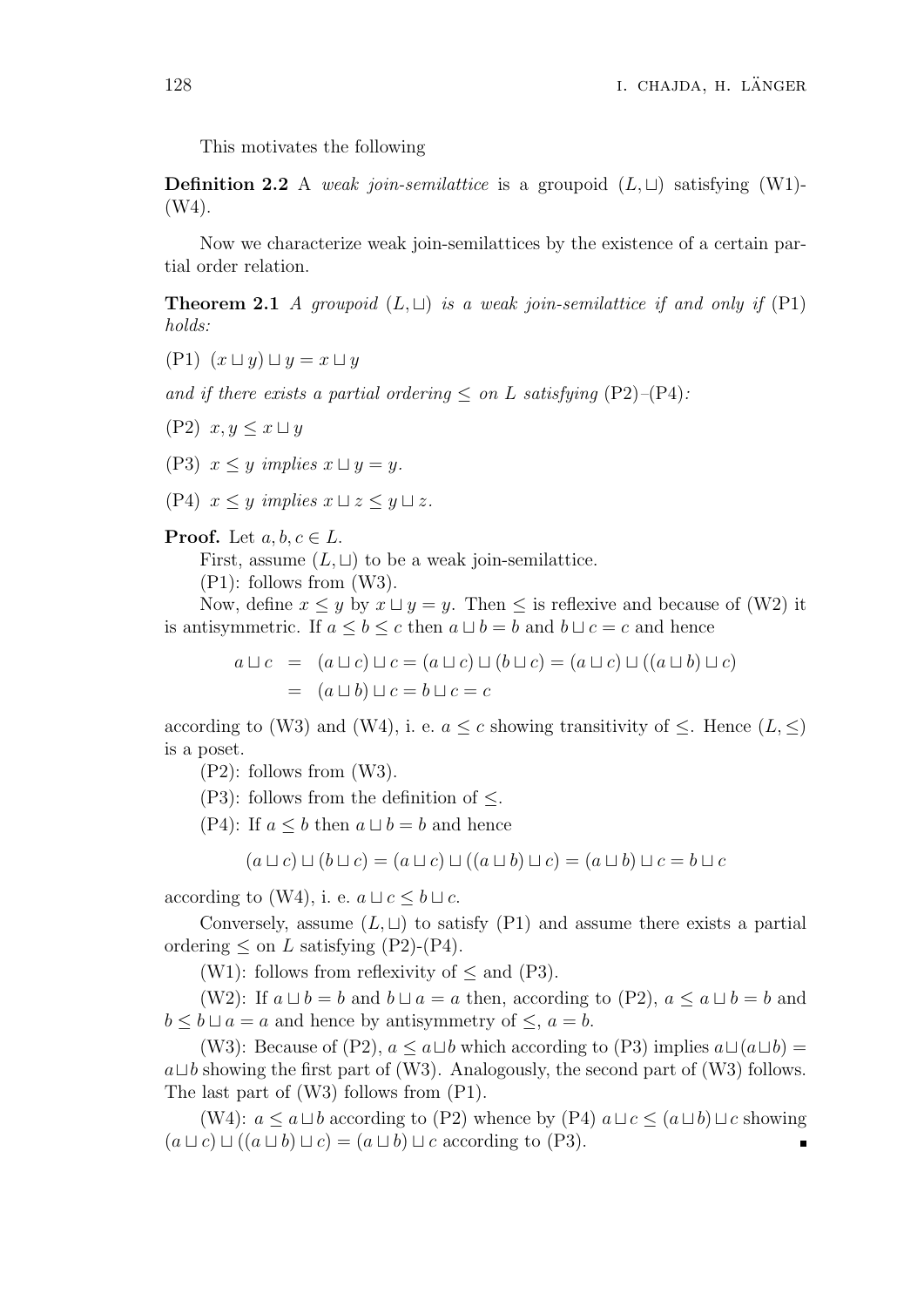**Remark 2.1** Obviously, the partial order relation *≤* on a weak join-semilattice mentioned in Theorem 2.1 is uniquely determined by  $(L, \Box)$  via  $x \leq y$  if  $x \sqcup y = y$ .  $(L, \leq)$  is called the *poset corresponding to*  $(L, \sqcup)$ .

Next, we define a bounded weak join-semilattice with sectionally antitone involutions.

**Definition 2.3** A *bounded weak join-semilattice with sectionally antitone involutions* is an algebra of the form  $(L, \sqcup, 0, 1, (^a; a \in L))$  where  $(L, \sqcup)$  is a weak join-semilattice with corresponding partial ordering *≤*, 0 is the smallest and 1 the greatest element of  $(L, \leq)$  and for every  $a \in L$ ,  $x \mapsto x^a$  is an antitone involution of  $([a, 1], \leq),$  i. e.  $x \leq y$  implies  $y^a \leq x^a$  and  $(x^a)^a = x$  for all  $x, y \in [a, 1].$ 

#### **3. Skew basic algebras**

Now we introduce total algebras which will turn out to correspond to bounded weak join-semilattices with sectionally antitone involutions in a natural bijective way.

**Definition 3.1** A *skew basic algebra* is an algebra  $(A, \oplus, \neg, 0)$  of type  $(2, 1, 0)$ satisfying  $(A1) - (A8)$ :

- $(A1)$   $\neg \neg x = x$
- $(A2) \neg x \oplus x = 1$
- $(A3)$   $x \oplus 0 = 0 \oplus x = x$
- $(A4)$   $\neg(\neg(x \oplus y) \oplus y) \oplus y = x \oplus y$
- $(A5)$   $\neg(\neg x \oplus y) \oplus y = x$  and  $\neg(\neg y \oplus x) \oplus x = y$  together imply  $x = y$ .
- $(A6)$   $\neg(x \oplus (-x \oplus y) \oplus y)$   $\oplus (-x \oplus y) \oplus y$   $\oplus y$
- $(A7)$   $\neg(\neg x \oplus y) \oplus y = x$  and  $\neg(z \oplus x) \oplus x = \neg z$  together imply  $\neg(\neg(\neg x \oplus y) \oplus (z \oplus y)) \oplus (z \oplus y) = \neg x \oplus y$
- $(A8) \neg(\neg(\neg(x \oplus (\neg(y \oplus z) \oplus z)) \oplus (\neg(y \oplus z) \oplus z)) \oplus (\neg(x \oplus z) \oplus z)) \oplus (\neg(x \oplus z) \oplus z) =$ *¬*(*x ⊕* (*¬*(*y ⊕ z*) *⊕ z*)) *⊕* (*¬*(*y ⊕ z*) *⊕ z*)

Here and in the following, 1 is an abbreviation for  $\neg$ 0.

Now, one can formulate and prove the mentioned natural bijective correspondence.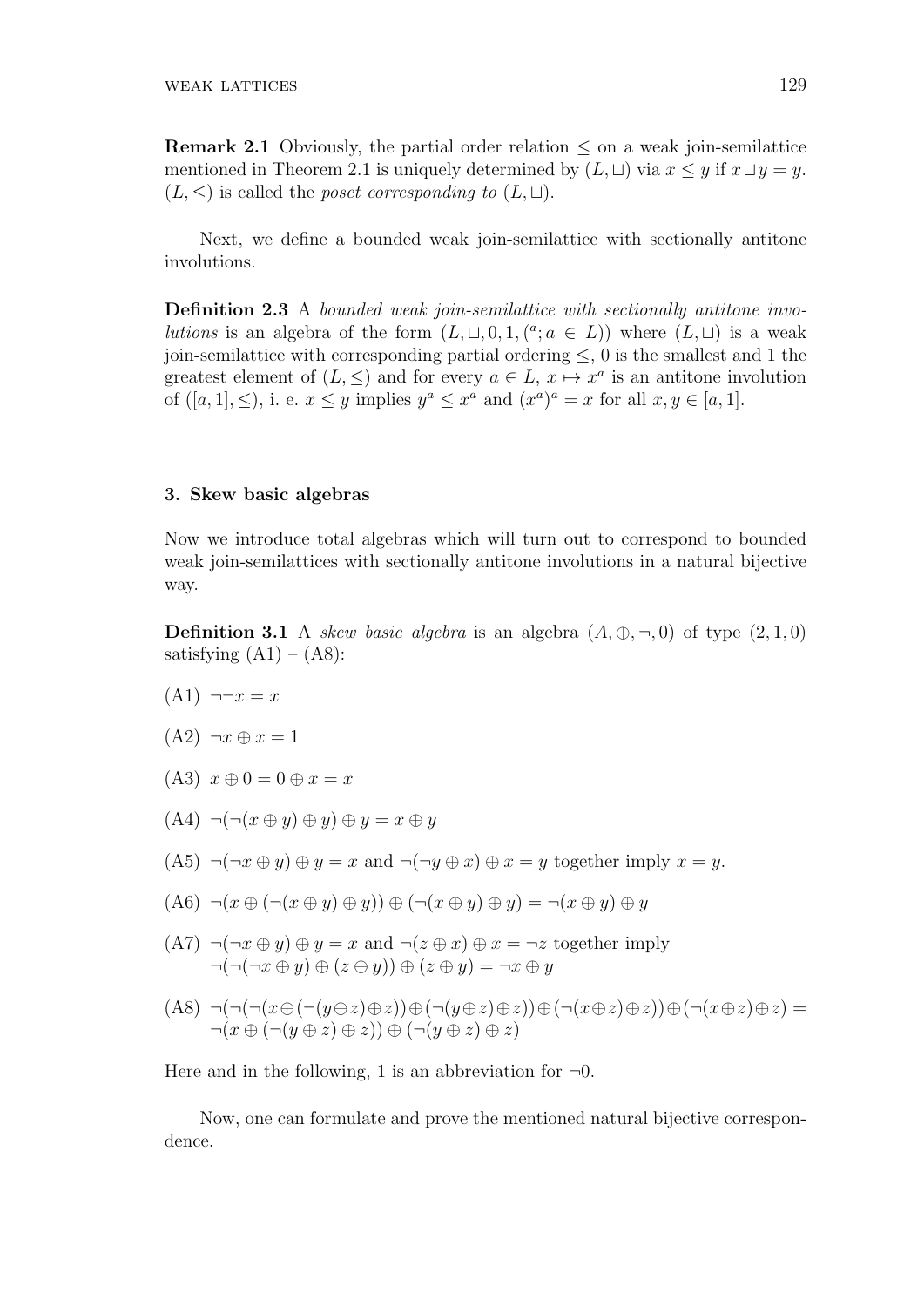**Theorem 3.1** If  $\mathcal{L} = (L, \sqcup, 0, 1, (^a; a \in L))$  is a bounded weak join-semilattice *with sectionally antitone involutions and one defines*

$$
x \oplus y := (y \sqcup x^0)^y
$$

$$
\neg x := x^0
$$

*then*  $\mathbf{S}(\mathcal{L}) := (L, \oplus, \neg, 0)$  *is a skew basic algebra. If, conversely,*  $\mathcal{A} = (A, \oplus, \neg, 0)$ *is a skew basic algebra and one defines*

$$
x \sqcup y := \neg(\neg y \oplus x) \oplus x
$$

$$
1 := \neg 0
$$

$$
x^y := \neg x \oplus y
$$

*then*  $\mathbf{L}(\mathcal{A}) := (A, \sqcup, 0, 1, (^a; a \in A))$  *is a bounded weak join-semilattice with sectionally antitone involutions. Moreover,*  $\mathbf{L}(\mathbf{S}(\mathcal{L})) = \mathcal{L}$  *for every bounded weak join-semilattice*  $\mathcal{L}$  *with sectionally antitone involutions and*  $S(L(\mathcal{A})) = \mathcal{A}$  *for every skew basic algebra A.*

**Proof.** Let  $a, b, c \in L$ .

First, assume  $\mathcal{L} = (L, \sqcup, 0, 1, (^a; a \in L))$  to be a bounded weak join-semilattice with sectionally antitone involutions and define

$$
x \oplus y := (y \sqcup x^0)^y
$$

$$
\neg x := x^0
$$

Let  $(L, \leq)$  denote the poset corresponding to  $(L, \sqcup)$ . Then

(1)  $a \oplus b > b.$ 

Moreover,  $\neg(\neg b \oplus a) \oplus a = (a \sqcup (a \sqcup b)^a)^a = (a \sqcup b)^{aa} = a \sqcup b$  and if  $a \geq b$  then  $\neg a \oplus b = (b \sqcup a)^b = a^b$ . We check axioms (A1)-(A8):

- $(A1)$   $\neg \neg a = a^{00} = a$
- $(A2) \neg a \oplus a = a^a = 1$
- $(A3)$   $a \oplus 0 = (0 \sqcup a^{0})^{0} = a^{00} = a$  and  $0 \oplus a = (a \sqcup 0^{0})^{a} = (a \sqcup 1)^{a} = 1^{a} = a$
- $(A4) \neg(\neg(a \oplus b) \oplus b) \oplus b = b \sqcup (a \oplus b) = a \oplus b$  according to (1)
- $(A5)$   $\neg(\neg a \oplus b) \oplus b = a$  and  $\neg(\neg b \oplus a) \oplus a = b$  together imply  $b \sqcup a = a$  and *a*  $□$  *b* = *b* whence *a* = *b* according to (W2)
- $(A6) \neg (a \oplus (\neg (a \oplus b) \oplus b)) \oplus (\neg (a \oplus b) \oplus b) = \neg (a \oplus (b \sqcup a^{0})) \oplus (b \sqcup a^{0}) = (b \sqcup a^{0}) \sqcup a^{0} =$ *b*  $\sqcup$  *a*<sup>0</sup> = ¬(*a*  $\oplus$  *b*)  $\oplus$  *b* according to (W3)
- $(A7)$   $\neg(\neg a \oplus b) \oplus b = a$  and  $\neg(c \oplus a) \oplus a = \neg c$  together imply  $b \sqcup a = a$  and  $a \sqcup c^0 = c^0$  whence  $b \le a \le c^0$  which implies  $(c^0)^b \le a^b$ . Hence  $\neg(\neg(\neg a \oplus$  $b) \oplus (c \oplus b)) \oplus (c \oplus b) = (c^0)^b \sqcup a^b = a^b = \neg a \oplus b.$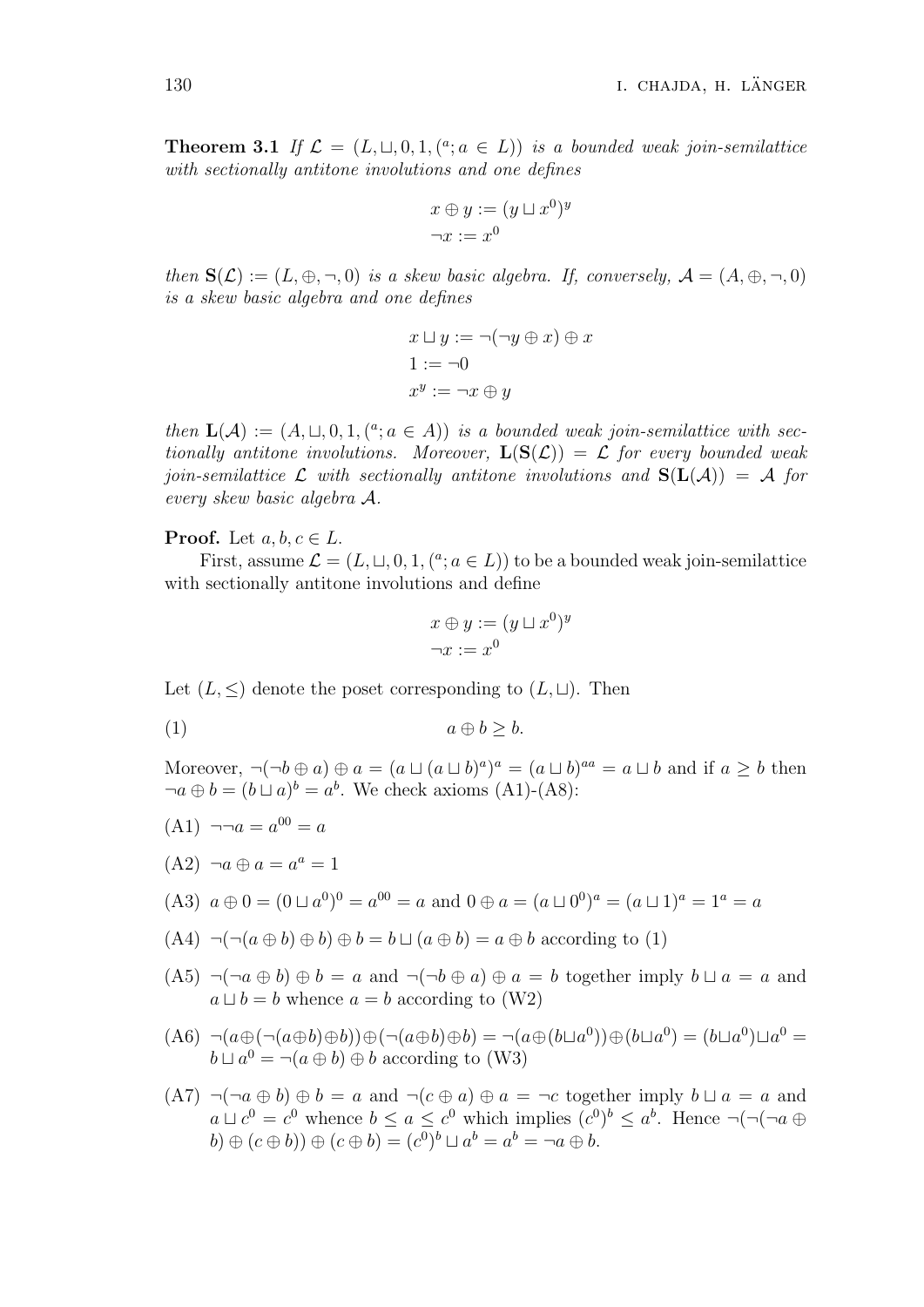$$
(A8) \neg(\neg(\neg(a \oplus (\neg(b \oplus c) \oplus c)) \oplus (\neg(b \oplus c) \oplus c)) \oplus (\neg(a \oplus c) \oplus c)) \oplus (\neg(a \oplus c) \oplus c) =
$$
  
\n
$$
\neg(\neg(\neg(a \oplus (c \sqcup b^{0})) \oplus (c \sqcup b^{0})) \oplus (c \sqcup a^{0})) \oplus (c \sqcup a^{0}) = \neg(\neg((c \sqcup b^{0}) \sqcup a^{0}) \oplus (c \sqcup a^{0})) \oplus (c \sqcup a^{0}) \oplus (c \sqcup a^{0}) \oplus (c \sqcup a^{0}) \oplus (c \sqcup b^{0}) \sqcup a^{0}) =
$$
  
\n
$$
\neg(a \oplus (\neg(b \oplus c) \oplus c)) \oplus (\neg(b \oplus c) \oplus c) \text{ according to (W4)}
$$

### Hence,  $S(\mathcal{L})$  is a skew basic algebra.

Conversely, assume  $A = (A, \oplus, \neg, 0)$  to be a skew basic algebra and define

$$
x \sqcup y := \neg(\neg y \oplus x) \oplus x
$$
  

$$
1 := \neg 0
$$
  

$$
x^y := \neg x \oplus y
$$

Then  $a^0 = \neg a \oplus 0 = \neg a$  according to (A3) and  $(b \sqcup a^0)^b = \neg(\neg (a \oplus b) \oplus b) \oplus b = a \oplus b$ according to  $(A4)$ . We check axioms  $(W1)-(W4)$ :

- (W1)  $a \sqcup a = \neg(\neg a \oplus a) \oplus a = \neg 1 \oplus a = 0 \oplus a = a$  according to (A2), (A1) and (A3)
- (W2)  $a \sqcup b = b$  and  $b \sqcup a = a$  together imply  $\neg(\neg b \oplus a) \oplus a = b$  and  $\neg(\neg a \oplus b) \oplus b = a$ whence according to  $(A5)$   $b = a$ , i. e.  $a = b$ .
- (W3)  $a \sqcup (a \sqcup b) = \neg(\neg(\neg(\neg b \oplus a) \oplus a) \oplus a) = \neg(\neg b \oplus a) \oplus a = a \sqcup b$  according to (A4). Now put  $z = 0$  in (A8). Then one obtains  $\neg(\neg(\neg(x \oplus \neg y) \oplus \neg y) \oplus$  $\neg x) \oplus \neg x = \neg(x \oplus \neg y) \oplus \neg y$ . Hence  $b \sqcup (a \sqcup b) = \neg(\neg(\neg(\neg b \oplus a) \oplus b) \oplus b =$  $\neg(\neg b \oplus a) \oplus a = a \sqcup b$ . Finally,  $(a \sqcup b) \sqcup b = \neg(\neg b \oplus (\neg(\neg b \oplus a) \oplus a)) \oplus$  $(\neg(\neg b \oplus a) \oplus a) = \neg(\neg b \oplus a) \oplus a = a \sqcup b$  according to (A6).
- $(W4) (a \sqcup c) \sqcup ((a \sqcup b) \sqcup c) = \neg(\neg(\neg(\neg c \oplus (\neg(\neg b \oplus a) \oplus a)) \oplus (\neg(\neg b \oplus a) \oplus a)) \oplus (\neg(\neg c \oplus a) \oplus (a \oplus b))$  $a(\oplus a)(\oplus ( \neg(\neg c \oplus a) \oplus a) = \neg(\neg c \oplus (\neg(\neg b \oplus a) \oplus a)) \oplus (\neg(\neg b \oplus a) \oplus a) = (a \sqcup b) \sqcup c$ according to (A8)

Hence  $(L, \sqcup)$  is a weak join-semilattice. Let  $(L, \leq)$  denote its corresponding poset. Then

 $a \geq b$  implies  $b \sqcup a^b = \neg(\neg(\neg a \oplus b) \oplus b) \oplus b = \neg a \oplus b = a^b$  according to (A4) which implies  $b \leq a^b$ .

 $c \leq a \leq b$  implies  $c \sqcup a = a$  and  $a \sqcup b = b$  whence  $\neg(\neg a \oplus c) \oplus c = a$  and  $\neg(\neg b \oplus a) \oplus a = b = \neg\neg b$  according to (A1) and hence  $b^c \sqcup a^c = \neg(\neg(\neg a \oplus c) \oplus b)$  $(\neg b \oplus c)) \oplus (\neg b \oplus c) = \neg a \oplus c = a^c$  according to (A7) whence  $b^c \leq a^c$ .

 $0 \sqcup a = \neg(\neg a \oplus 0) \oplus 0 = \neg \neg a \oplus 0 = \neg \neg a = a$  according to (A3) and (A1) whence  $0 < a$ .

 $a \sqcup 1 = \neg(\neg 1 \oplus a) \oplus a = \neg(0 \oplus a) \oplus a = \neg a \oplus a = 1$  according to (A1), (A3) and  $(A2)$  whence  $a \leq 1$ .

Finally,  $b \le a$  implies  $a^{bb} = \neg(\neg a \oplus b) \oplus b = b \sqcup a = a$ .

Hence,  $\mathbf{L}(\mathcal{A})$  is a bounded weak semilattice with sectionally antitone involutions.

Conversely, let  $\mathcal{L} = (L, \sqcup, 0, 1, (^a; a \in L))$  be a bounded weak semilattice with sectionally antitone involutions and put  $\mathbf{L}(\mathbf{S}(\mathcal{L})) = (L, \cup, 0, \overline{1}, (a; a \in L))$ . Then

$$
a \cup b = \neg(\neg b \oplus a) \oplus a = (a \sqcup (a \sqcup b)^a)^a = (a \sqcup b)^{aa} = a \sqcup b.
$$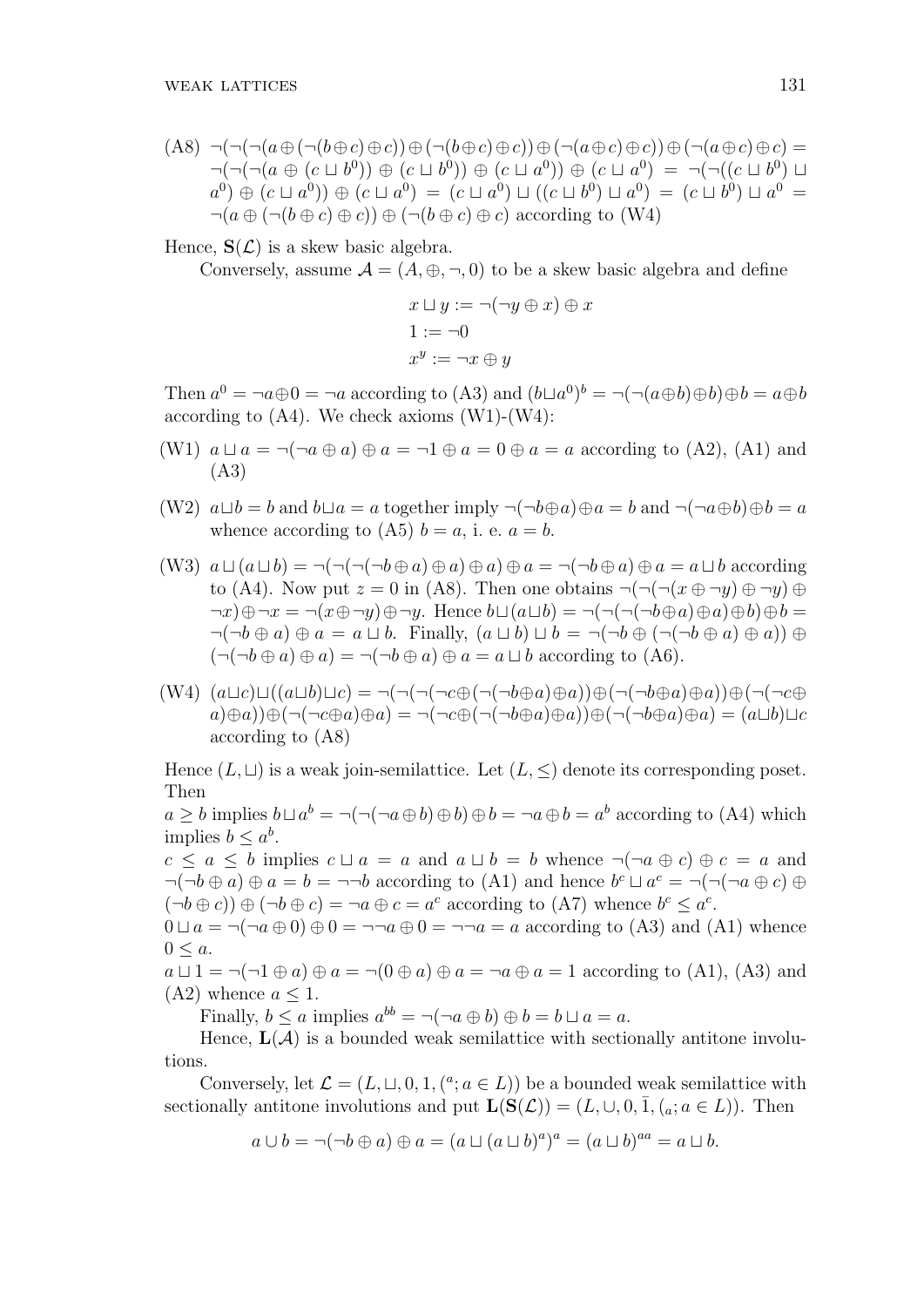Hence the posets corresponding to  $(L, \sqcup)$  respectively  $(L, \cup)$  coincide. Let  $(L, \leq)$  denote this poset. Moreover,  $\bar{1} = \neg 0 = 0^0 = 1$ . If  $a \leq b$  then  $a \sqcup b = b$  whence  $b_a = \neg b \oplus a = (a \sqcup b)^a = b^a$ . Hence  $\mathbf{L}(\mathbf{S}(\mathcal{L})) = \mathcal{L}$ . Now let, finally,  $A = (A, \oplus, \neg, 0)$  be a skew basic algebra and put  $S(L(A)) =$  $(A, +, ', 0)$ . Then  $a + b = (b \sqcup a^{0})^{b} = \neg(\neg(\neg(\neg a \oplus 0) \oplus b) \oplus b) \oplus b = \neg(\neg(\neg\neg a \oplus b) \oplus b) \oplus b =$  $\neg(\neg(a \oplus b) \oplus b) \oplus b = a \oplus b$  according to (A3), (A1) and (A4). Finally,  $a' = a^0 = \neg a \oplus 0 = \neg a$  according to (A3). Hence  $S(L(\mathcal{A})) = \mathcal{A}$ . Dually to the notion of a weak join-semilattice we define the notion of a weak meet-semilattice:

**Definition 3.2** A *weak meet-semilattice* is a groupoid (*L, ⊓*) satisfying (W1*′* )- (W4*′* ):

- (W1*′* ) *x ⊓ x* = *x*
- (W2<sup>*′*</sup>)  $x \sqcap y = x$  and  $y \sqcap x = y$  together imply  $x = y$ .
- (W3*′* ) (*x ⊓ y*) *⊓ x* = (*x ⊓ y*) *⊓ y* = *x ⊓* (*x ⊓ y*) = *x ⊓ y*
- (W4*′* ) (*z ⊓* (*x ⊓ y*)) *⊓* (*z ⊓ y*) = *z ⊓* (*x ⊓ y*)

**Corollary 3.1** *Dually to the case of weak join-semilattices it can be proved that a groupoid*  $(L, \Pi)$  *is a weak meet-semilattice if and only if*  $(PI')$  *holds:* 

$$
(\mathbf{P1'}) \quad x \sqcap (x \sqcap y) = x \sqcap y
$$

*and if there exists a partial ordering*  $\leq$  *on L satisfying*  $(P2') - (P4')$ *:* 

(P2*′* ) *x ⊓ y ≤ x, y.*  $(P3')$   $x \leq y$  *implies*  $x \sqcap y = x$ *.*  $(P4')$   $x \leq y$  *implies*  $z \sqcap x \leq z \sqcap y$ *.* 

*≤ is uniquely determined by* (*L, ⊓*) *via x ≤ y if x ⊓ y* = *x.* (*L, ≤*) *is called the* poset corresponding to  $(L, \Box)$ *.* 

#### **4. Weak lattices**

Now, we define the notion of a weak lattice.

**Definition 4.1** A *weak lattice* is an algebra  $(L, \sqcup, \sqcap)$  of type  $(2, 2)$  satisfying  $(W1)-(W5)$  and  $(W1')-(W5)$  where

- $f(W5)$  *x*  $\Box$   $(x \sqcup y) = x$ .
- (W5*′* ) (*x ⊓ y*) *⊔ y* = *y*.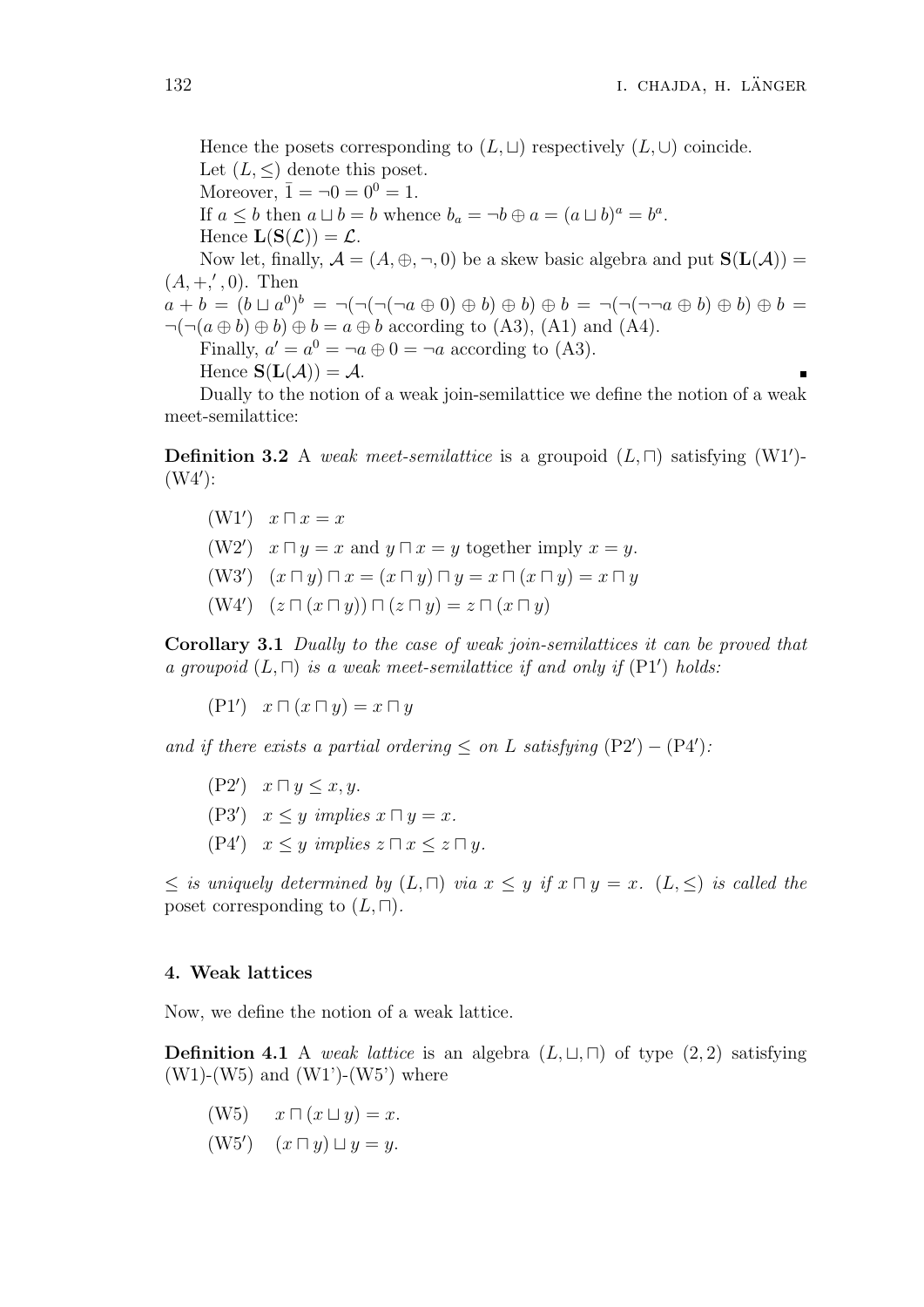Weak lattices can also be characterized by the existence of a certain partial order relation.

**Lemma 4.1** *An algebra*  $(L, \sqcup, \sqcap)$  *of type*  $(2, 2)$  *is a weak lattice if and only if*  $(\text{P1})$ *and* (P1<sup>*'*</sup>) *hold and if there exists a partial ordering*  $\leq$  *on L satisfying* (P2)*-*(P4) *and* (P2*′* )*-*(P4*′* )*.*

### **Proof.** Let  $a, b \in L$ .

First assume  $(L, \sqcup, \sqcap)$  to be a weak lattice and define  $x \leq y$  by  $x \sqcup y = y$  and  $x \sqsubseteq y$  by  $x \sqcap y = x$ . Then  $a \leq b$  implies  $a \sqcup b = b$  and hence  $a \sqcap b = a \sqcap (a \sqcup b) = a$ according to (W5), i.e.,  $a \sqsubset b$ , and, conversely,  $a \sqsubset b$  implies  $a \sqcap b = a$  and hence *a*  $\sqcup$  *b* = (*a*  $\sqcap$  *b*)  $\sqcup$  *b* = *b* according to (W5'), i.e., *a* ≤ *b*. This shows that both partial orderings coincide. According to Theorem 2.1 and Corollary 3.1, (P1) and (P1<sup>'</sup>) hold and there exists a partial ordering  $\leq$  on *L* satisfying (P2)-(P4) and (P2*′* )-(P4*′* ). The rest of the proof follows from Theorem 2.1 and Corollary 3.1.

**Remark 4.1** Obviously, the partial order relation *≤* mentioned in Lemma 4.1 is uniquely determined by  $(L, \sqcup, \sqcap)$  via  $x \leq y$  if and only if  $x \sqcup y = y$  if and only if  $x \sqcap y = x$ . (*L,*  $\leq$ ) is called the *poset corresponding to* (*L,*  $\sqcup$ *,*  $\sqcap$ ).

**Example 4.1** Consider the four-element chain  $0 < a < b < 1$  and define the operations  $\sqcup$  and  $\sqcap$  on  $L := \{0, a, b, 1\}$  as follows:

|  | $\Box$   0 \ a \ b \ 1             |  | $\Box$ 0 a b 1 |                                     |  |
|--|------------------------------------|--|----------------|-------------------------------------|--|
|  | $0 \mid 0 \quad a \quad b \quad 1$ |  | $0$ 0 0 0 0    |                                     |  |
|  | $a \mid a \mid a \mid b \mid 1$    |  |                | $a \mid 0$ a a a                    |  |
|  | $b \mid b \quad 1 \quad b \quad 1$ |  |                | $b \mid 0 \quad 0 \quad b \quad b$  |  |
|  | $1 \mid 1 \mid 1 \mid 1 \mid 1$    |  |                | $1 \vert 0 \quad a \quad b \quad 1$ |  |

It is easy to check that  $(L, \sqcup, \sqcap)$  is a weak lattice which is not a directoid (neither w. r. t. *⊔* nor w. r. t. *⊓*) since e. g.  $a \leq b$  and  $a \sqcup b = b$ , but  $b \sqcup a = 1 \neq b$ . Of course, the order of the original chain coincides with the order induced by  $(L, \sqcup, \sqcap)$ .

**Example 4.2** If  $(L, \leq, 0, 1)$  is a bounded poset and one defines

$$
x \sqcup y := \begin{cases} y & \text{if } x \leq y \\ 1 & \text{otherwise} \end{cases}
$$

$$
x \sqcap y := \begin{cases} x & \text{if } x \leq y \\ 0 & \text{otherwise} \end{cases}
$$

then  $(L, \sqcup, \sqcap)$  is a weak lattice. This can be seen as follows:

Let *a*, *b*, *c* ∈ *L*. We check (P1)-(P4):

(P1): If  $a \leq b$  then  $(a \sqcup b) \sqcup b = b \sqcup b = b = a \sqcup b$  and if  $a \not\leq b$  then  $(a \sqcup b) \sqcup b = 1 \sqcup b = 1 = a \sqcup b.$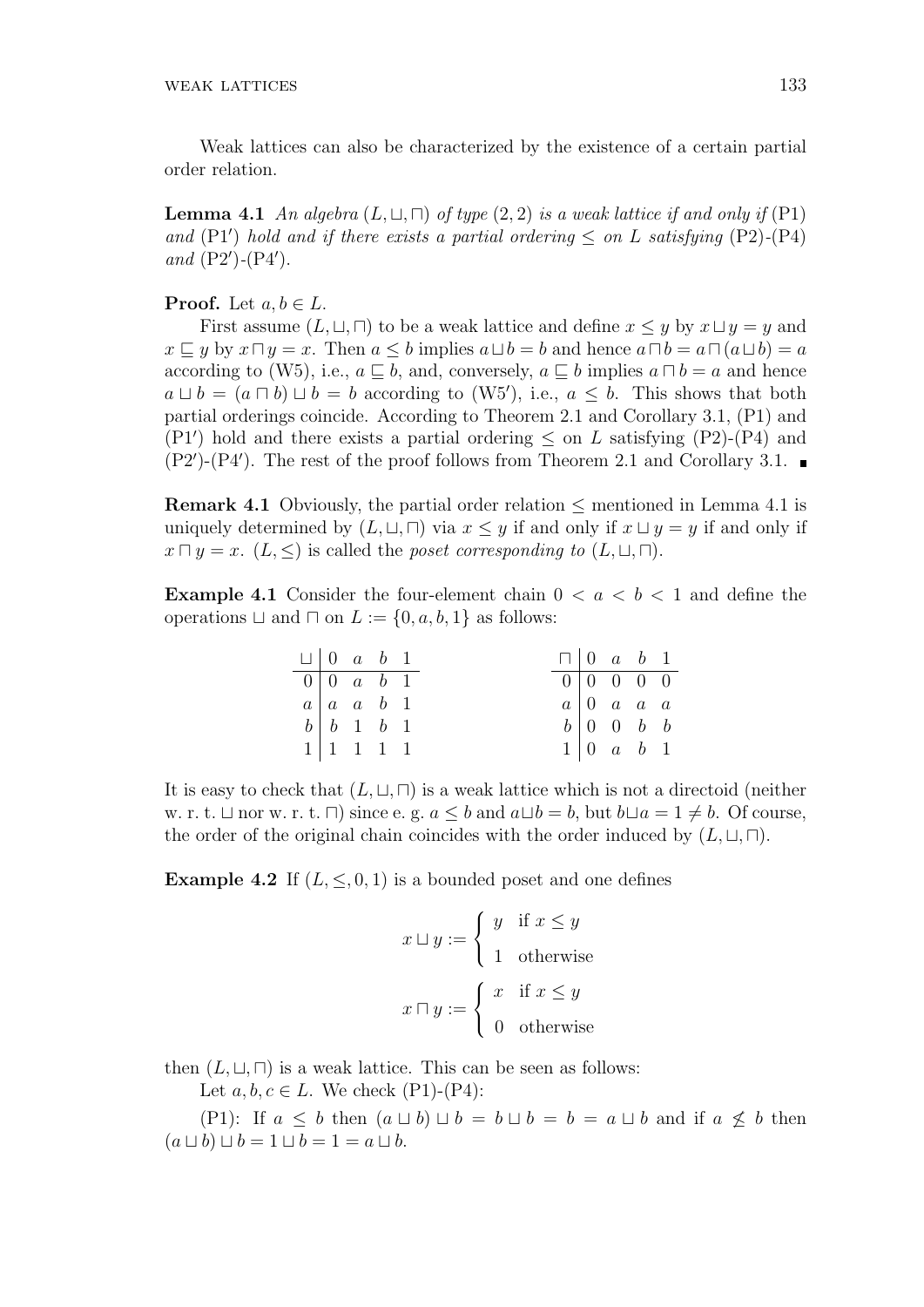(P2): If  $a \leq b$  then  $a \leq b = a \sqcup b$  and  $b = a \sqcup b$  and if  $a \nleq b$  then  $a \leq 1 = a \sqcup b$ and  $b \leq 1 = a \sqcup b$ .

(P3): If  $a \leq b$  then  $a \sqcup b = b$ .

(P4): If  $a \leq b \leq c$  then  $a \leq c$  and hence  $a \sqcup c = c = b \sqcup c$  and if  $a \leq b \nleq c$ then  $a \sqcup c \leq 1 = b \sqcup c$ .

The dual conditions follow analogously.

According to Lemma 4.1,  $(L, \sqcup, \sqcap)$  is a weak lattice.

Now, we introduce a unary operation on weak lattices.

**Definition 4.2** A *weak lattice with an antitone involution* is an algebra  $(L, \sqcup, \sqcap,')$ of type  $(2, 2, 1)$  such that  $(L, \sqcup, \sqcap)$  is a weak lattice and *'* is an antitone involution. If, in addition,  $(L, \sqcup, \sqcap,')$  satisfies the de Morgan laws  $(x \sqcup y)' = y' \sqcap x'$  and  $(x \cap y)' = y' \sqcup x'$  then it is called a *weak lattice with an antitone involution satisfying the de Morgan laws*.

**Example 4.3** Consider the weak lattice  $(L, \sqcup, \sqcap)$  of Example 4.1 and define a unary operation *'* on *L* by  $0' := 1$ ,  $a' := b$ ,  $b' := a$  and  $1' := 0$ . One can easily verify that  $(L, \sqcup, \sqcap,')$  is a weak lattice with an antitone involution.

**Remark 4.2** That *'* is antitone follows from the de Morgan laws: If  $x \leq y$  then  $x \sqcup y = y$  which implies  $y' \sqcap x' = (x \sqcup y)' = y'$  whence  $y' \leq x'$ .

That there exist weak lattices with an antitone involution not satisfying the de Morgan laws is shown by the following example:

**Example 4.4** Let *L* and  $\sqcup$  be defined as in Example 4.1,  $(L, \sqcap)$  a meet-semilattice, i.e.,

| П.             |                | $0 \quad a \quad b$ |                  | I.               |
|----------------|----------------|---------------------|------------------|------------------|
| $\overline{0}$ |                | $0\quad 0\quad 0$   |                  | $\theta$         |
| $\overline{a}$ | $\overline{0}$ | $\overline{a}$      | $\boldsymbol{a}$ | $\boldsymbol{a}$ |
| $\bar{b}$      | O              | $\overline{a}$      | $\boldsymbol{b}$ | h                |
|                | 0              | $\overline{a}$      | $\bm{b}$         |                  |

and *'* be defined as in Example 4.3. Then  $(L, \sqcup, \sqcap,')$  is a weak lattice with an antitone involution not satisfying the de Morgan laws since  $(b \sqcup a)' = 1' = 0 \neq$  $a = b \sqcap a = a' \sqcap b'.$ 

Now, it can be proved that every weak join-semilattice together with an antitone involution induces in a natural way a weak lattice with an antitone involution satisfying the de Morgan laws:

**Theorem 4.1** *Let* (*L, ⊔*) *be a weak join-semilattice and ′ an antitone involution* of the corresponding poset  $(L, \leq)$ . Define  $x \sqcap y := (y' \sqcup x')'$ . Then  $(L, \sqcup, \sqcap,')$  is a *weak lattice with an antitone involution satisfying the de Morgan laws.*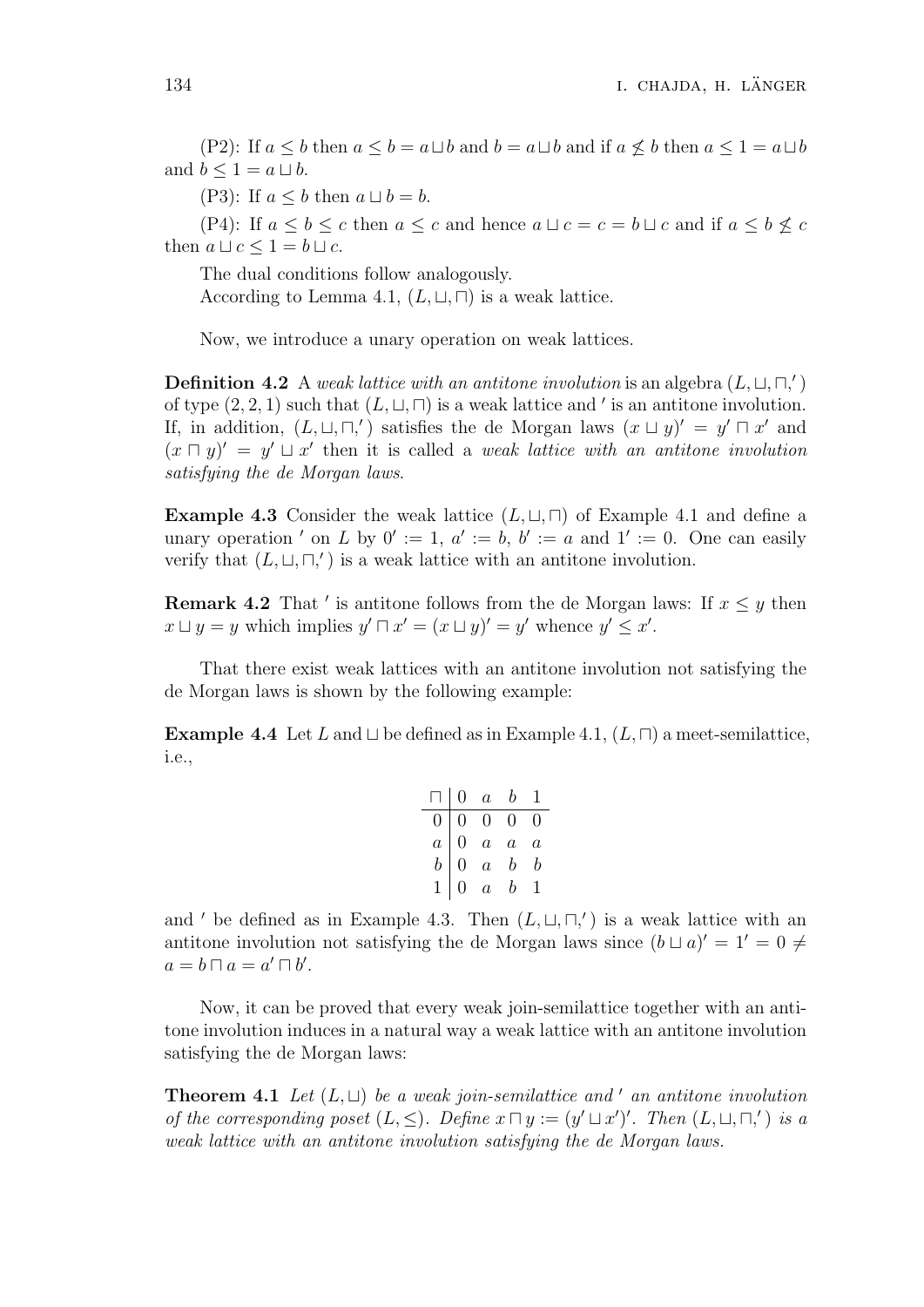**Proof.** There hold (W1)-(W4). (W1')-(W4') can be easily proved, e.g.:  $(W1')$ :  $x \sqcap x = (x' \sqcup x')' = x'' = x$  according to  $(W1)$ . Now  $(W5): x \sqcap (x \sqcup y) = ((x \sqcup y)' \sqcup x')' = x'' = x$  since  $x \leq x \sqcup y$  and hence  $(x \sqcup y)' \leq x'$ .  $(W5')$ :  $(x \sqcap y) \sqcup y = (y' \sqcup x')' \sqcup y'' = y'' = y$  since  $y' \leq y' \sqcup x'$  and hence  $(y' \sqcup x')' \leq y''$ .  $(x \sqcup y)' = (x'' \sqcup y'')' = y' \sqcap x'$  $(x \sqcap y)' = (y' \sqcup x')'' = y' \sqcup x'.$  $\blacksquare$ 

**Remark 4.3** It was proved in [2] that in a BCK-algebra  $(A, \rightarrow, 1)$  one can define a partial ordering  $\leq$  by  $x \leq y$  if  $x \to y = 1$  and it holds  $x \leq y$  if and only if  $x \sqcup y = y$  where  $x \sqcup y = (x \rightarrow y) \rightarrow y$ . Moreover, 1 is the greatest element of  $(A, \leq)$ . If  $(A, \leq)$  has a smallest element 0 then the term operation *'* defined by  $x' := x \to 0$  is antitone.

Now, we introduce BCK-algebras with 0 satisfying the double negation law.

**Definition 4.3** (cf. [1]) A BCK-algebra  $(A, \rightarrow, 1)$  with 0 is said to satisfy the *double negation law* if  $(x \to 0) \to 0 = x$ .

In fact, in logics represented by BCK-algebras the unary operation  $\neg x$  $x \to 0$  is considered as the connective negation. Thus the double negation law expresses the fact that  $\neg x = x$  (contrary to the intuitionistic case where only  $\neg\neg\neg x = \neg x$  and where it can happen that  $\neg\neg x \neq x$ ). BCK-algebras satisfying the double negation law were treated in [1]. Here we can state

**Theorem 4.2** *If*  $(A, \rightarrow, 1)$  *is a* BCK-*algebra with* 0 *satisfying the double negation law and*

$$
x \sqcup y := (x \to y) \to y
$$
  
\n
$$
x \sqcap y := (((y \to 0) \to (x \to 0)) \to (x \to 0)) \to 0
$$
  
\n
$$
x' := x \to 0
$$

*then*  $(A, \sqcup, \sqcap,')$  *is a weak lattice with an antitone involution satisfying the de Morgan laws.*

**Proof.** This follows from Proposition 2.1.

**Theorem 4.3** *Up to isomorphism there exist exactly one one-element weak lattice, one two-element weak lattice, four three-element weak lattices and* 74 *fourelement weak lattices.*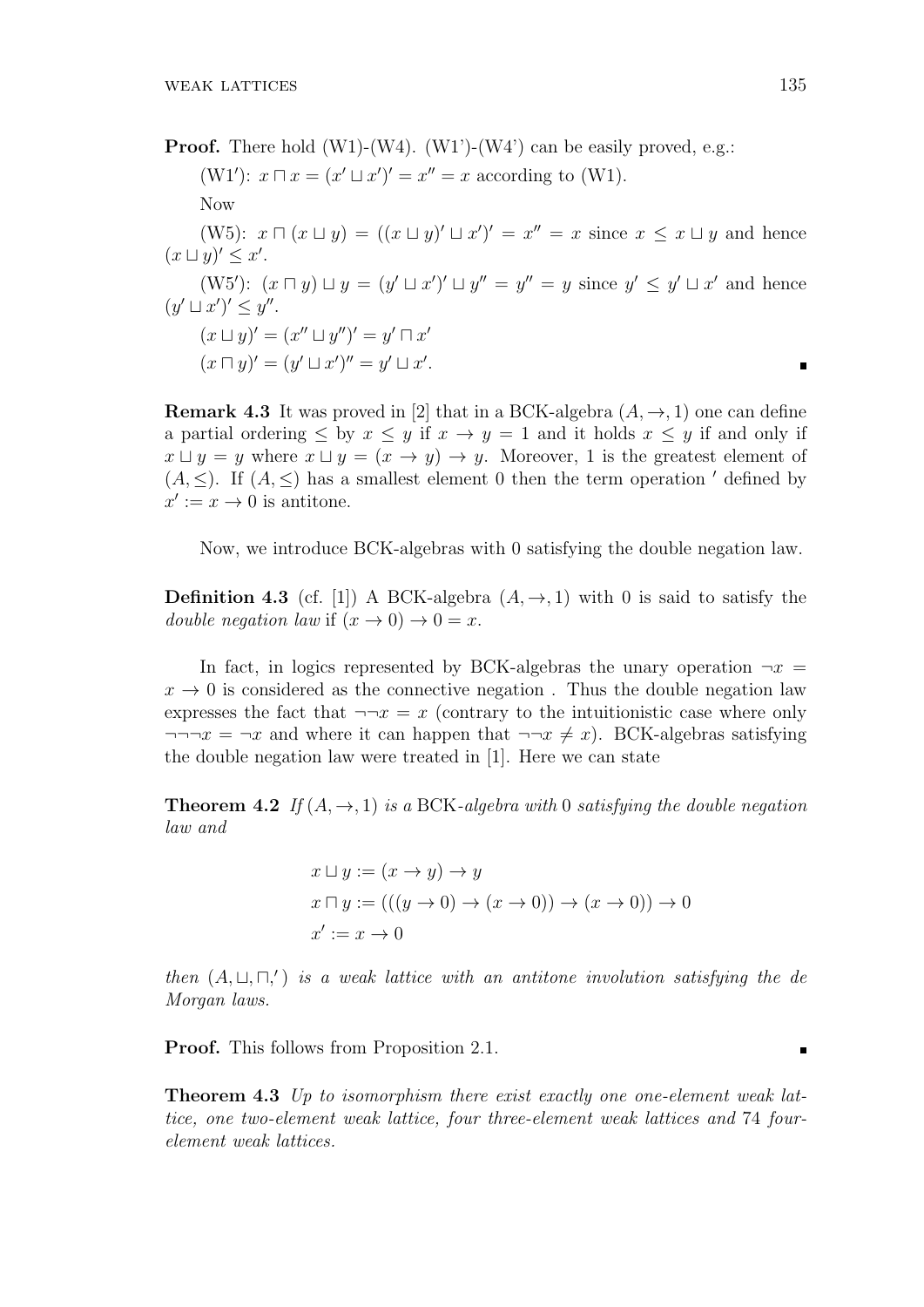**Proof.** The case concerning weak lattices of cardinality less than three is trivial. Let us first assume  $L = \{0, a, 1\}$  with  $0 < a < 1$ .

(P2), (P3), (P2') and (P3'): These conditions hold if and only if operation tables for *⊔*, respectively *⊓*, look as follows:

|  | $\Box$ 0 a 1                                    |  | $\Box$ 0 $a$ 1 |                                                 |  |
|--|-------------------------------------------------|--|----------------|-------------------------------------------------|--|
|  | $\boxed{0}$ $\boxed{0}$ $\boxed{a}$ $\boxed{1}$ |  |                | $\boxed{0}$ $\boxed{0}$ $\boxed{0}$ $\boxed{0}$ |  |
|  | $a \mid b \mid a \mid 1$                        |  | $a \mid 0$ a a |                                                 |  |
|  | $1 \mid 1 \quad 1 \quad 1$                      |  |                | $1 \vert 0 \quad c \quad 1$                     |  |

where  $b \in \{a, 1\}$  and  $c \in \{0, a\}$ .

(P1): This condition holds if  $x \in \{0, 1\}$  or  $y = 1$  or  $x \leq y$ .

If  $(x, y) = (a, 0)$  then  $(x \sqcup y) \sqcup y = (a \sqcup 0) \sqcup 0 = b \sqcup 0 = b = a \sqcup 0 = x \sqcup y$ .

Hence (P1) holds.

(P1'): This condition holds if  $x = 0$  or  $y \in \{0, 1\}$  or  $x \leq y$ .

If 
$$
(x, y) = (1, a)
$$
 then  $x \sqcap (x \sqcap y) = 1 \sqcap (1 \sqcap a) = 1 \sqcap c = c = 1 \sqcap a = x \sqcap y$ .

Hence (P1') holds.

(P4) and (P4'): These conditions can be easily checked.

Since all four possibilities for *b, c* yield pairwise non-isomorphic weak lattices, up to isomorphism there exist exactly four three-element weak lattices.

Now we turn to the four-element case. Let  $L = \{0, a, b, 1\}$ .

First we consider the case  $0 < a, b < 1$  with a and b being incomparable.

(P2), (P3), (P2*′* ) and (P3*′* ): These conditions hold if and only if operation tables for *⊔*, respectively *⊓*, look as follows:

| $\Box$ 0 a b 1 |                                    |  |  | $\Box$ 0 a b 1                  |                                     |  |
|----------------|------------------------------------|--|--|---------------------------------|-------------------------------------|--|
|                | $0 \vert 0 \ a \ b \ 1$            |  |  | $0 \mid 0 \mid 0 \mid 0 \mid 0$ |                                     |  |
|                | $a \mid c \quad a \quad 1 \quad 1$ |  |  |                                 | $a \mid 0 \quad a \quad 0 \quad a$  |  |
|                | $b \mid d \quad 1 \quad b \quad 1$ |  |  |                                 | $b \mid 0 \mid 0 \mid b \mid b$     |  |
|                | $1 \mid 1 \mid 1 \mid 1 \mid 1$    |  |  |                                 | $1 \vert 0 \quad e \quad f \quad 1$ |  |

where  $c \in \{a, 1\}$ ,  $d \in \{b, 1\}$ ,  $e \in \{0, a\}$  and  $f \in \{0, b\}$ .

(P1): This condition holds if  $x \in \{0, 1\}$  or  $y = 1$  or  $x \leq y$ .

If  $(x, y) = (a, 0)$  then  $(x \sqcup y) \sqcup y = (a \sqcup 0) \sqcup 0 = c \sqcup 0 = c = a \sqcup 0 = x \sqcup y$ . If  $(x, y) = (a, b)$  then  $(x \sqcup y) \sqcup y = (a \sqcup b) \sqcup b = 1 \sqcup b = 1 = a \sqcup b = x \sqcup y$ . If  $(x, y) = (b, 0)$  then  $(x \sqcup y) \sqcup y = (b \sqcup 0) \sqcup 0 = d \sqcup 0 = d = b \sqcup 0 = x \sqcup y$ . If  $(x, y) = (b, a)$  then  $(x \sqcup y) \sqcup y = (b \sqcup a) \sqcup a = 1 \sqcup a = 1 = b \sqcup a = x \sqcup y$ .

Hence (P1) holds.

(P1<sup>'</sup>): This condition holds if  $x = 0$  or  $y \in \{0, 1\}$  or  $x \leq y$ .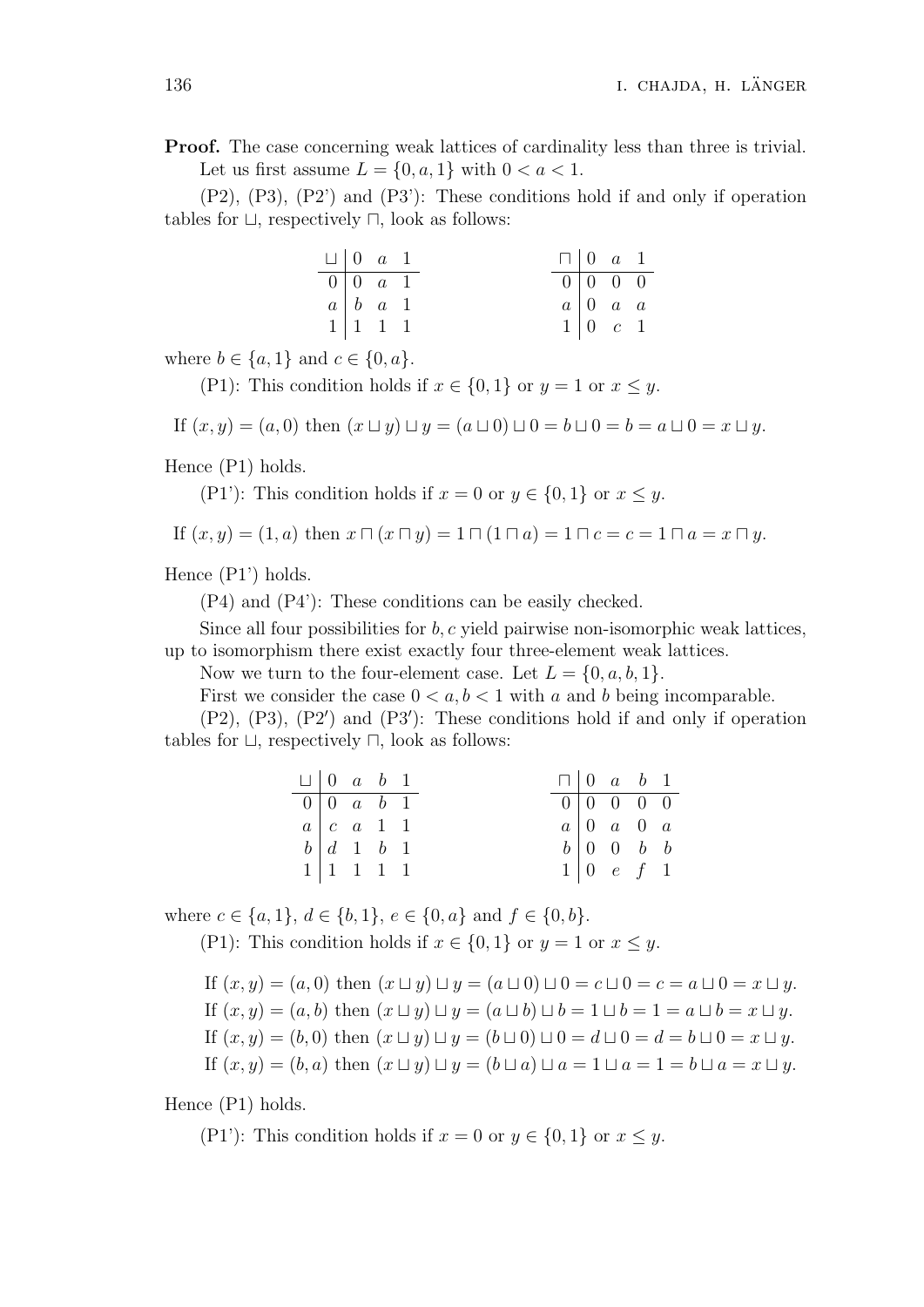If  $(x, y) = (a, b)$  then  $x \sqcap (x \sqcap y) = a \sqcap (a \sqcap b) = a \sqcap 0 = 0 = a \sqcap b = x \sqcap y$ . If  $(x, y) = (b, a)$  then  $x \sqcap (x \sqcap y) = b \sqcap (b \sqcap a) = b \sqcap 0 = 0 = b \sqcap a = x \sqcap y$ . If  $(x, y) = (1, a)$  then  $x \sqcap (x \sqcap y) = 1 \sqcap (1 \sqcap a) = 1 \sqcap e = e = 1 \sqcap a = x \sqcap y$ . If  $(x, y) = (1, b)$  then  $x \sqcap (x \sqcap y) = 1 \sqcap (1 \sqcap b) = 1 \sqcap f = f = 1 \sqcap b = x \sqcap y$ .

Hence (P1') holds.

Since every homomorphism of a weak lattice is order-preserving, the only non-trivial isomorphism between our algebras could be the interchanging of *a* and *b*. We have the following cases:  $(c, d, e, f) \in \{a, 1\} \times \{b, 1\} \times \{0, a\} \times \{0, b\}$ . Now the weak lattices corresponding to the following quadruples are isomorphic:

$$
(a, b, 0, b), (a, b, a, 0)
$$
  

$$
(a, 1, 0, 0), (1, b, 0, 0)
$$
  

$$
(a, 1, 0, b), (1, b, a, 0)
$$
  

$$
(a, 1, a, 0), (1, b, 0, b)
$$
  

$$
(a, 1, a, b), (1, b, a, b)
$$
  

$$
(1, 1, 0, b), (1, 1, a, 0)
$$

So we have 10 pairwise non-isomorphic four-element weak lattices whose corresponding order is not a chain.

Finally, consider the case  $0 < a < b < 1$ .

(P2), (P3), (P2') and (P3'): These conditions hold if and only if operation tables for *⊔*, respectively *⊓*, look as follows:

|  | $\Box$   0 \ a \ b \ 1             |  |                                    | $\Box$ 0 a b 1                  |  |
|--|------------------------------------|--|------------------------------------|---------------------------------|--|
|  | $0 \mid 0 \quad a \quad b \quad 1$ |  | $0 \mid 0 \quad 0 \quad 0 \quad 0$ |                                 |  |
|  | $a \mid c \mid a \mid b \mid 1$    |  |                                    | $a \mid 0$ a a a                |  |
|  | $b \mid d \neq b \mid 1$           |  |                                    | $b \mid 0 \mid f \mid b \mid b$ |  |
|  | $1 \vert 1 \ 1 \ 1 \ 1$            |  |                                    | $1 \vert 0 \t g \t h \t 1$      |  |

where  $c \in \{a, b, 1\}$ ,  $d, e \in \{b, 1\}$ ,  $f, g \in \{0, a\}$  and  $h \in \{0, a, b\}$ .

(P1): This condition holds if  $x \in \{0, 1\}$  or  $y = 1$  or  $x \leq y$ .

If 
$$
(x, y) = (a, 0)
$$
 then  $(x \sqcup y) \sqcup y = (a \sqcup 0) \sqcup 0 = c \sqcup 0$  and  $x \sqcup y = a \sqcup 0 = c$ .  
If  $(x, y) = (b, 0)$  then  $(x \sqcup y) \sqcup y = (b \sqcup 0) \sqcup 0 = d \sqcup 0 = d = b \sqcup 0 = x \sqcup y$ .

If 
$$
(x, y) = (b, a)
$$
 then  $(x \sqcup y) \sqcup y = (b \sqcup a) \sqcup a = e \sqcup a = e = b \sqcup a = x \sqcup y$ .

Hence (P1) holds if and only if  $(c, d) \neq (b, 1)$ .

(P1'): This condition holds if  $x = 0$  or  $y \in \{0, 1\}$  or  $x \leq y$ .

If 
$$
(x, y) = (b, a)
$$
 then  $x \sqcap (x \sqcap y) = b \sqcap (b \sqcap a) = b \sqcap f = f = b \sqcap a = x \sqcap y$ .  
\nIf  $(x, y) = (1, a)$  then  $x \sqcap (x \sqcap y) = 1 \sqcap (1 \sqcap a) = 1 \sqcap g = g = 1 \sqcap a = x \sqcap y$ .  
\nIf  $(x, y) = (1, b)$  then  $x \sqcap (x \sqcap y) = 1 \sqcap (1 \sqcap b) = 1 \sqcap h$  and  $x \sqcap y = 1 \sqcap b = h$ .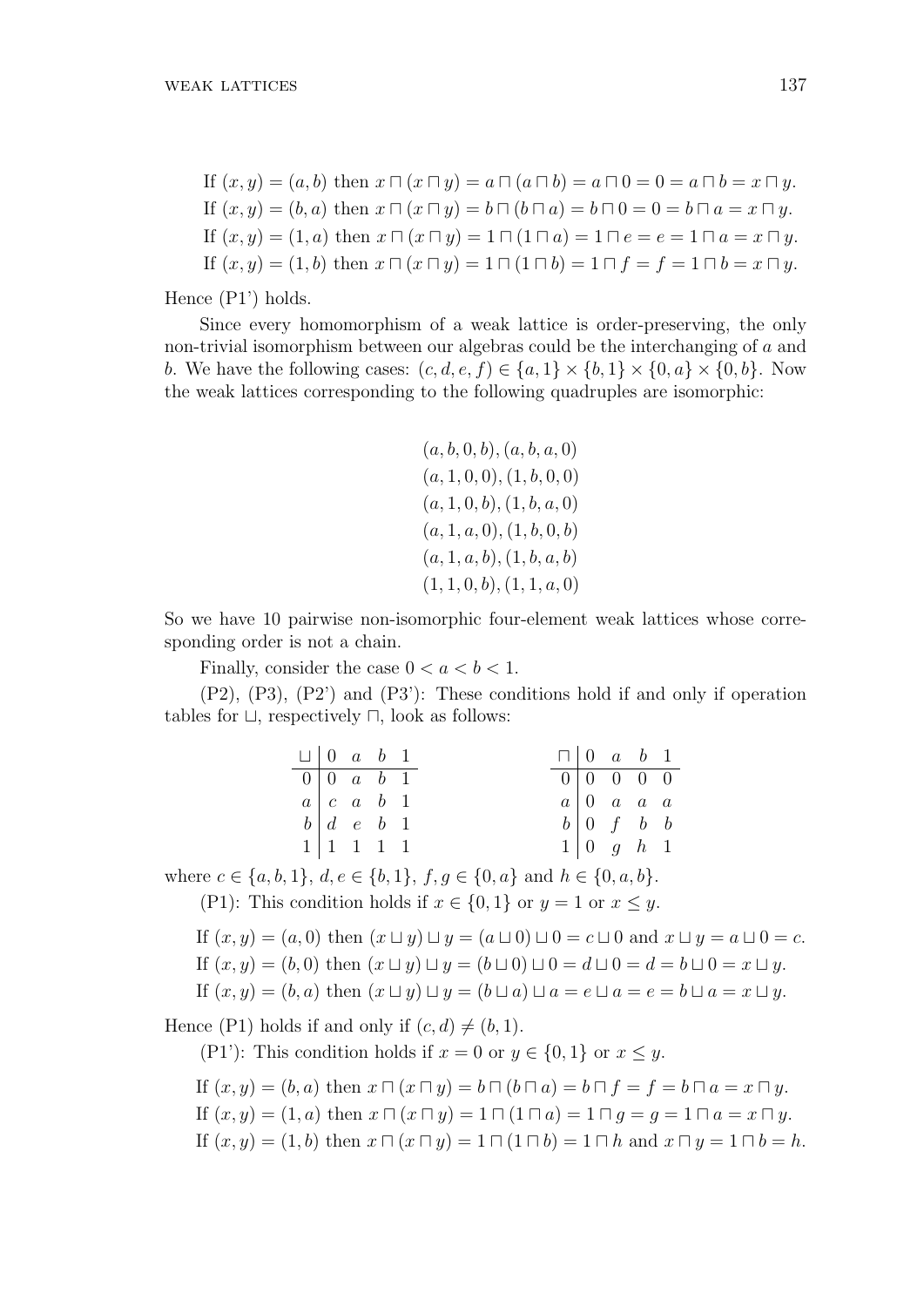Hence (P1') holds if and only if  $(q, h) \neq (0, a)$ .

(P4): This condition holds if and only if  $(c, d) \neq (1, b)$ .

(P4'): This condition holds if and only if  $(q, h) \neq (a, 0)$ .

Summing up, we have that the algebra with the above operation tables is a weak lattice if and only if

$$
((c,d), e, f, (g,h)) \in \{(a,b), (a,1), (b,b), (1,1)\} \times \{b,1\}
$$

$$
\times \{0, a\} \times \{(0,0), (a,a), (0,b), (a,b)\}.
$$

Hence we have  $4 \cdot 2 \cdot 2 \cdot 4 = 64$  possibilities. The corresponding algebras are pairwise non-isomorphic. Together this yields  $10 + 64 = 74$  pairwise non-isomorphic fourelement weak lattices.

Finally, we introduce some axioms.

**Definition 4.4** For an algebra  $(L, \sqcup, \sqcap)$  we define (W6), (W6'), (W7) and (W7') as follows:

 $(W6)$   $(x \sqcup y) \sqcup x = x \sqcup y$ (W6*′* ) *y ⊓* (*x ⊓ y*) = *x ⊓ y* (W7) *y ⊓* (*x ⊔ y*) = *y* (W7*′* ) (*x ⊓ y*) *⊔ x* = *x*

Next, we show some implications between some axioms:

**Lemma 4.2** *There hold* (i) $-(v)$ *:* 

- (i) (W3) *and* (W5) *together imply* (W7)*.*
- (ii) (W3') *and* (W5') *together imply* (W7')*.*
- (iii)  $(W1)$  *and*  $(W5)$  *together imply*  $(W1')$ *.*
- (iv) (W2) *and* (W5') *together imply* (W2')*.*
- (v) (W6) *implies* (W2)*.*

**Proof.** (i):  $y \sqcap (x \sqcup y) = y \sqcap (y \sqcup (x \sqcup y)) = y$ . (ii):  $(x \sqcap y) \sqcup x = ((x \sqcap y) \sqcap x) \sqcup x = x$ . This follows analogously. (iii):  $x \sqcap x = x \sqcap (x \sqcup x) = x$ . (iv):  $x \sqcap y = x$  and  $y \sqcap x = y$  together imply  $x \sqcup y = (x \sqcap y) \sqcup y = y$  and  $y \sqcup x = (y \sqcap x) \sqcup x = x$  whence  $x = y$ .  $(v): x \sqcup y = y$  and  $y \sqcup x = x$  together imply  $x = y \sqcup x = (x \sqcup y) \sqcup x = x \sqcup y = y$ .

**Lemma 4.3** *There hold* (i) *and* (ii)*:*

(i) *Any join-directoid satisfying* (W4) *is a join-semilattice.*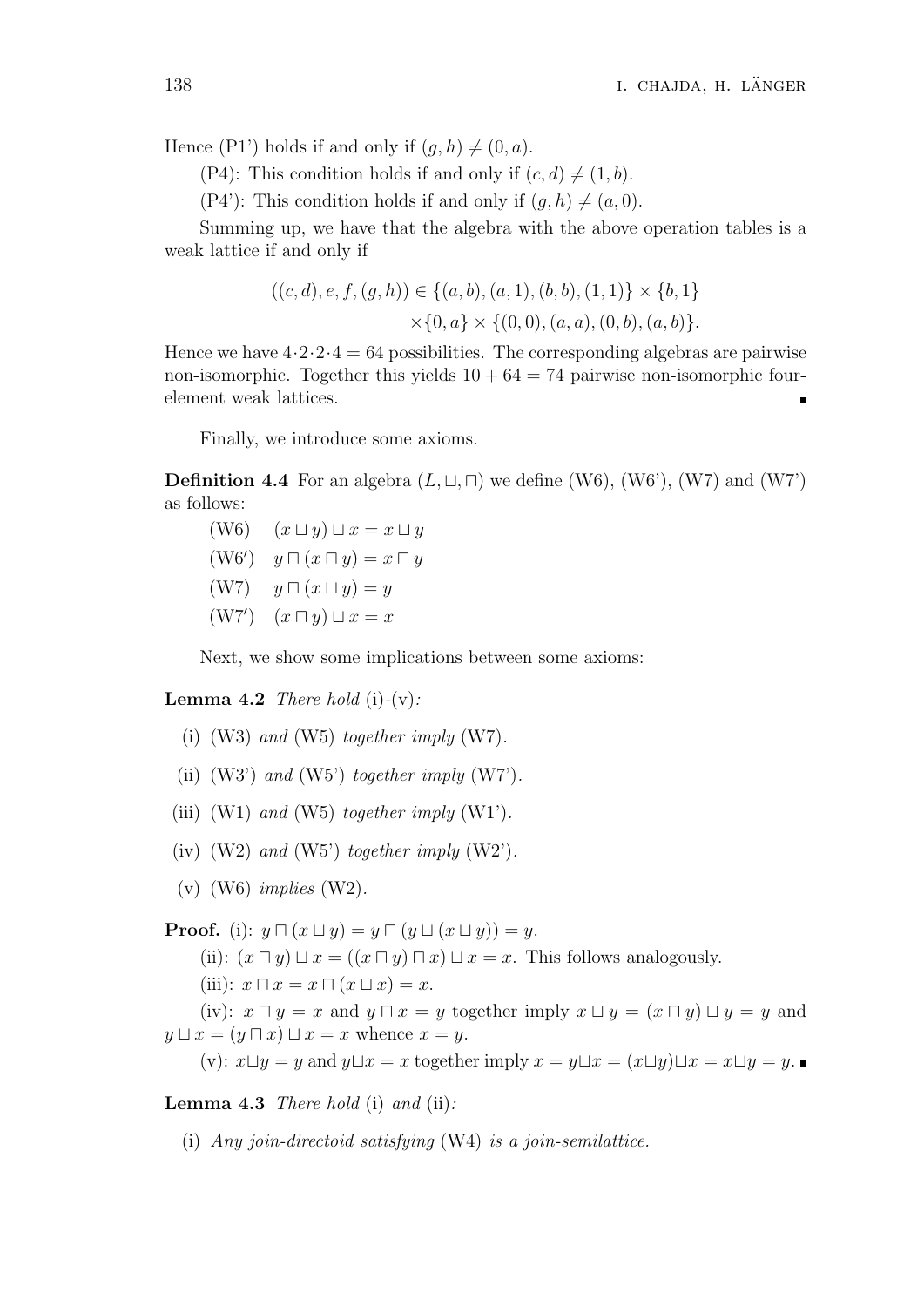(ii) *Any weak join-semilattice satisfying* (W6) *is a join-semilattice.*

**Proof.** (i) If  $(L, \sqcup)$  is a join-directoid,  $(L, \leq)$  denotes the corresponding poset,  $a, b, c \in L$  and  $a, b \leq c$  then

$$
(a \sqcup b) \sqcup c = (a \sqcup b) \sqcup (c \sqcup b)
$$
  
= 
$$
(a \sqcup b) \sqcup ((a \sqcup c) \sqcup b)
$$
  
= 
$$
(a \sqcup c) \sqcup b = c \sqcup b = c,
$$

i. e.  $a ⊔ b ≤ c$ .

(ii) If  $(L, ⊔)$  is a weak join-semilattice,  $(L, ⊆)$  denotes the corresponding poset, *a, b* ∈ *L* and *a*  $\lt$  *b* then  $b \sqcup a = (a \sqcup b) \sqcup a = a \sqcup b = b$  and according to Lemma 1.1 and Theorem 2.1,  $(L, \sqcup)$  is a join-directoid and according to Lemma 4.3 (i) a join-semilattice. É

**Corollary 4.1** *There hold* (i) *and* (ii)*:*

- (i) *If* (*L, ⊔*) *is a weak join-semilattice satisfying* (W5) *and* (W6)*,* (*L, ≤*) *denotes the corresponding poset, ' is an antitone involution of*  $(L, \leq)$  *and one defines*  $x \sqcap y := (x' \sqcup y')'$  *for all*  $x, y \in L$  *then*  $(L, \sqcup, \sqcap)$  *is a lattice.*
- (ii) *Any weak lattice satisfying* (W6) *and* (W6') *is a lattice.*

**Proof.** (i): According to Lemma 4.3 (ii),  $(L, \sqcup)$  is a join-semilattice and hence (*L, ⊓*) a meet-semilattice. Because of (W5) one absorption law holds. The other one follows by duality.

(ii): Let  $(L, \sqcup, \sqcap)$  be a weak lattice. According to Lemma 4.3 (ii) and its dual  $(L, ⊔)$  and  $(L, ⊓)$  are semilattices. Because of  $(W5)$  and  $(W5')$  the absorption laws hold.

**Remark 4.4** Since (W3) and  $x \sqcup y = y \sqcup x$  together imply (W6), according to Lemma 4.3 (ii) it follows that any commutative weak join-semilattice is a join-semilattice and according to Corollary 4.1 (ii) that every commutative weak lattice is a lattice. If in Definition 2.2 (W2) is replaced by the stronger axiom  $(x \cup y) \cup x = x \cup y$  or if the axiom  $(x \cup y) \cup x = x \cup (x \cup y)$  is included, then the weak join-semilattice becomes a join-semilattice.

### **References**

- [1] CHAJDA, I., HALAŠ, R. and KÜHR, J., *Implication in MV-algebras*, Algebra Universalis, 52 (2004), 377-382.
- [2] CHAJDA, I. and KÜHR, J., *Algebraic structures derived from BCK-algebras*, Miskolc Math. Notes, 8 (2007), 11-21.